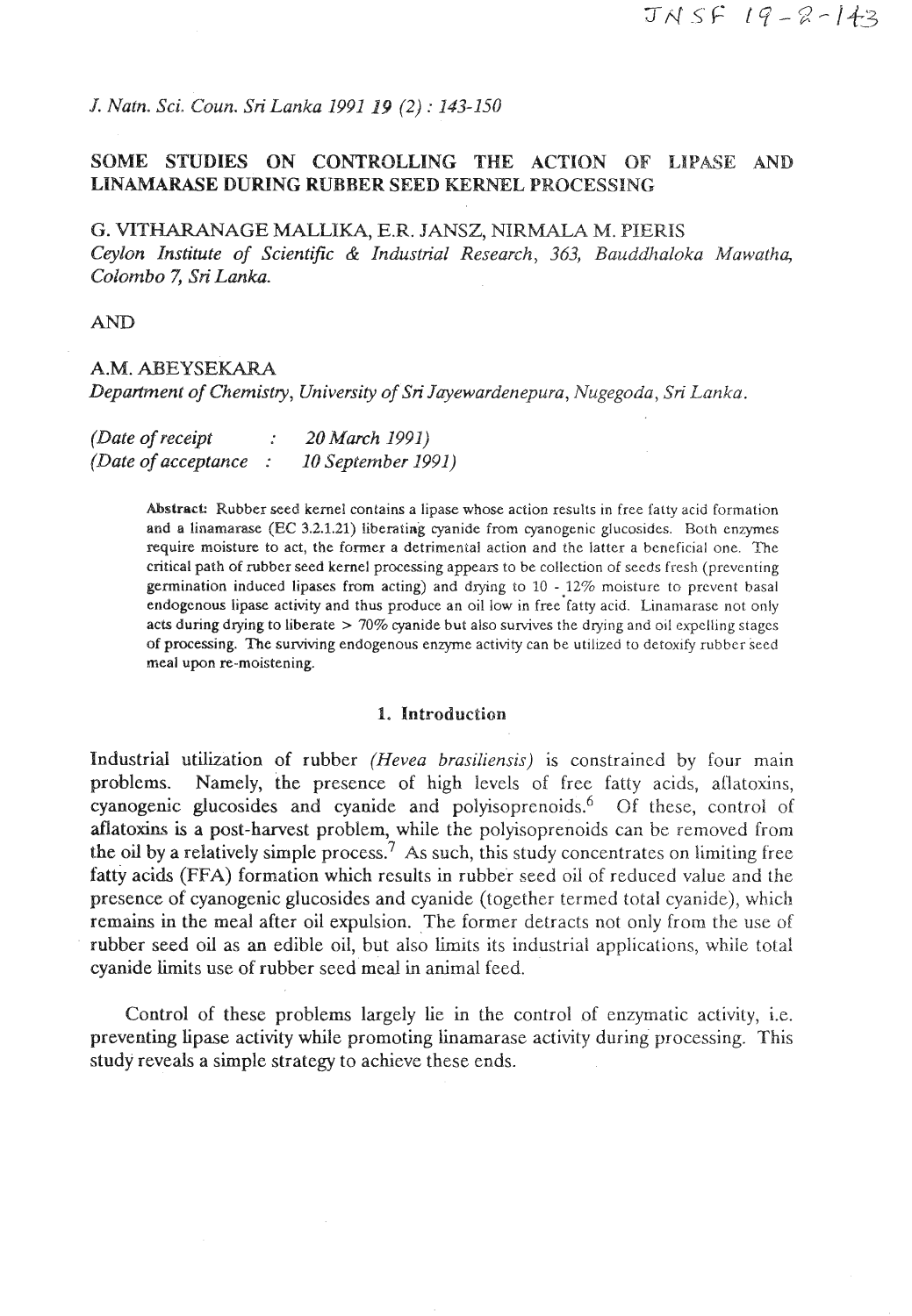### **2, Experimental**

# **2-1 Samples**

Rubber seeds were collected from the field while fresh i.e preferably one day from seed-fall. Samples of seed were decorticated and immediately dried at 80°C in a forced draft oven (or as otherwise specified in the text) to approximately  $10\%$ moisture.

# **2.2 Determination st' free fatty acid (FFA)**

Dried powdered seeds were extracted in a Soxhlet apparatus for 4h with petroleum ether  $(60-80$  <sup>o</sup>C) and the solvent recovered to give the oil. The dricd oil  $(2-3g)$  was used to determine the concentration of  $FFA<sup>1</sup>$  which has been calculated as oleic acid.

## 2.3 Development of FFA on Germination

Fresh rubber seeds (which incidentally has no dormancy period) were germinated in a bed. The bed was covered with fine soii to a depth of 4 cm and the sceds pressed flat side downward until the upper surface of the seed was level with the soil. The bcd was kept moist by watering at least once a day while preventing water-logging.<sup>6</sup> FFA of the seeds were measured at varying time intervals using the method of Section 2.2.

# **2,4** Tcst **for Endogensus Eipase**

Rubber seed kernel (50g) was crushed and homogenised with 100  $cm<sup>3</sup>$  watcr containing sorbic acid ( $1g \text{ dm}^{-3}$ ) and sodium benzoate ( $1g \text{ dm}^{-3}$ ) and adjusted to pH 8.5 with 0.1M phosphate buffer. Portions of the homogenate  $(10g)$  were removed at intervals (0, 2, 7, 24 and 48 h) and subjected to freeze drying. Free fatty acid content was measurcd as in Section 2.2.

## **2.5 Total Cyanide Analysis**

Total cyanide was analysed after 24 h. autolysis using a sample sizc of *6-8g3*  Exogenous linamasase was also used (when indicated in text) by thc method ol Pieris et al.<sup>4</sup>

### **3.** *Results* **and Discussion**

## **3.1 Free Fatty Acid Formation**

Past studies<sup>6,7</sup> had shown that: (i) free fatty acid (FFA) reached unacceptably high levels ( > 10% on ageing), (ii) such levels were attained faster in the field than on storage in the laboratory, (iii) seeds should be dried to  $5\%$  moisture to prevent (FFA) build up, (iv) fungal growth was the probable causative agent for FFA formation **(i.e.** exogenous fungal lipases) and (v) endogenous lipases were not evident.

Preliminary studies with one day old seeds showed that, even at 11-12% moisture, limited periods of storage does not lead to FFA build up (Table 1).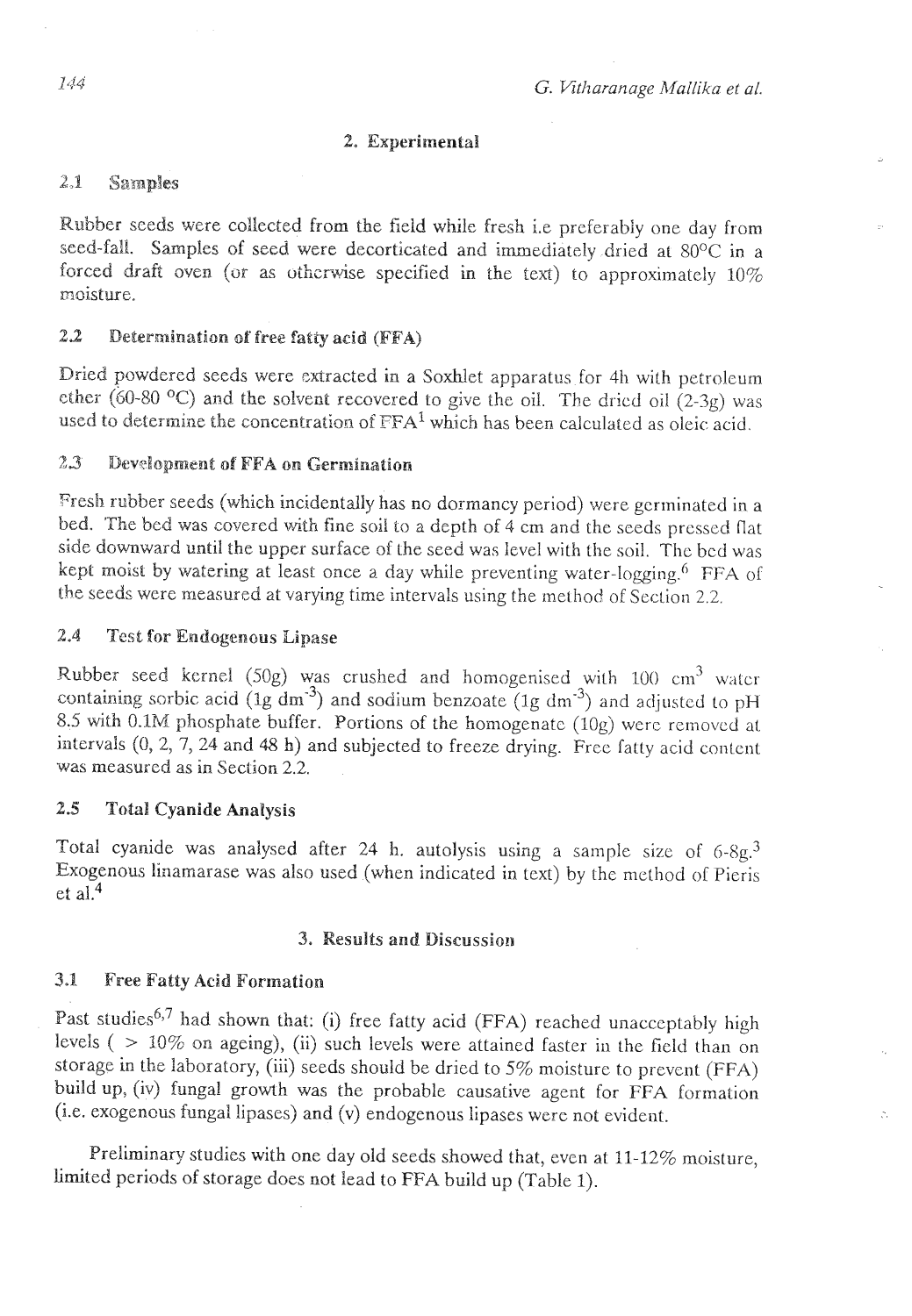|                  | Storage time     | Moisture    | FFA            |
|------------------|------------------|-------------|----------------|
| (days)           |                  | $(\%)$      | $(\%)$         |
| $\boldsymbol{A}$ | $\boldsymbol{0}$ | $11 - 12$   | 0.4            |
|                  | $\mathbf{1}$     |             | 0.3            |
|                  | $\overline{2}$   |             | 0.4            |
|                  | 3                |             | 0.4            |
|                  | 4                |             | 0.4            |
| $\, {\bf B}$     | $\theta$         | $7 - 8$     | 0.4            |
|                  | 1                |             | 0.3            |
|                  |                  |             | 0.4            |
|                  | $\frac{2}{3}$    |             | 0.4            |
|                  |                  |             | 0.3            |
| $\mathcal{C}$    | $\theta$         | $0.5 - 0.6$ | 0.3            |
|                  | $\mathbf{1}$     |             | 0.3            |
|                  | $\mathbf{c}$     |             | 0.2            |
|                  | 3                |             | 0.3            |
|                  | $\overline{4}$   |             | not determined |

Table 1: Effect of Moisture Content and Storage on Free Fatty Acids

Moisture levels of A, **B** and C were obtained by heating kernels in forced draft wen **at** *WC*  for 3.5,7 and 24 h. respectively.

Free fatty acids are expressed as a percentage of oil.

Further studies led to the following data:

(i) At higher moisture levels  $(15 - 24\%)$ , FFA builds up to the order of  $10\%$  in 12 days. Such a build up was not observed in seeds at 10 - 12% moisture, and (ii) if older seeds were used i.e. higher initial FFA  $($   $\sim$  4%) levels of 25% FFA were developed within 12 days.

An attempt was made to understand the reason for FFA build up.

## **32 Germination Experiments**

Table 2 gives data collected from gemination experiments. It clearly shows that in **as**  short a time as 12 days FFA can rise to as high as 75%. Measurement of saponification value of oil showed that glycerides plus **ETA** adds up to approximately 100% showing that what is being observed is true lipase activity. **This** lipase activity thus appears to be germination induced.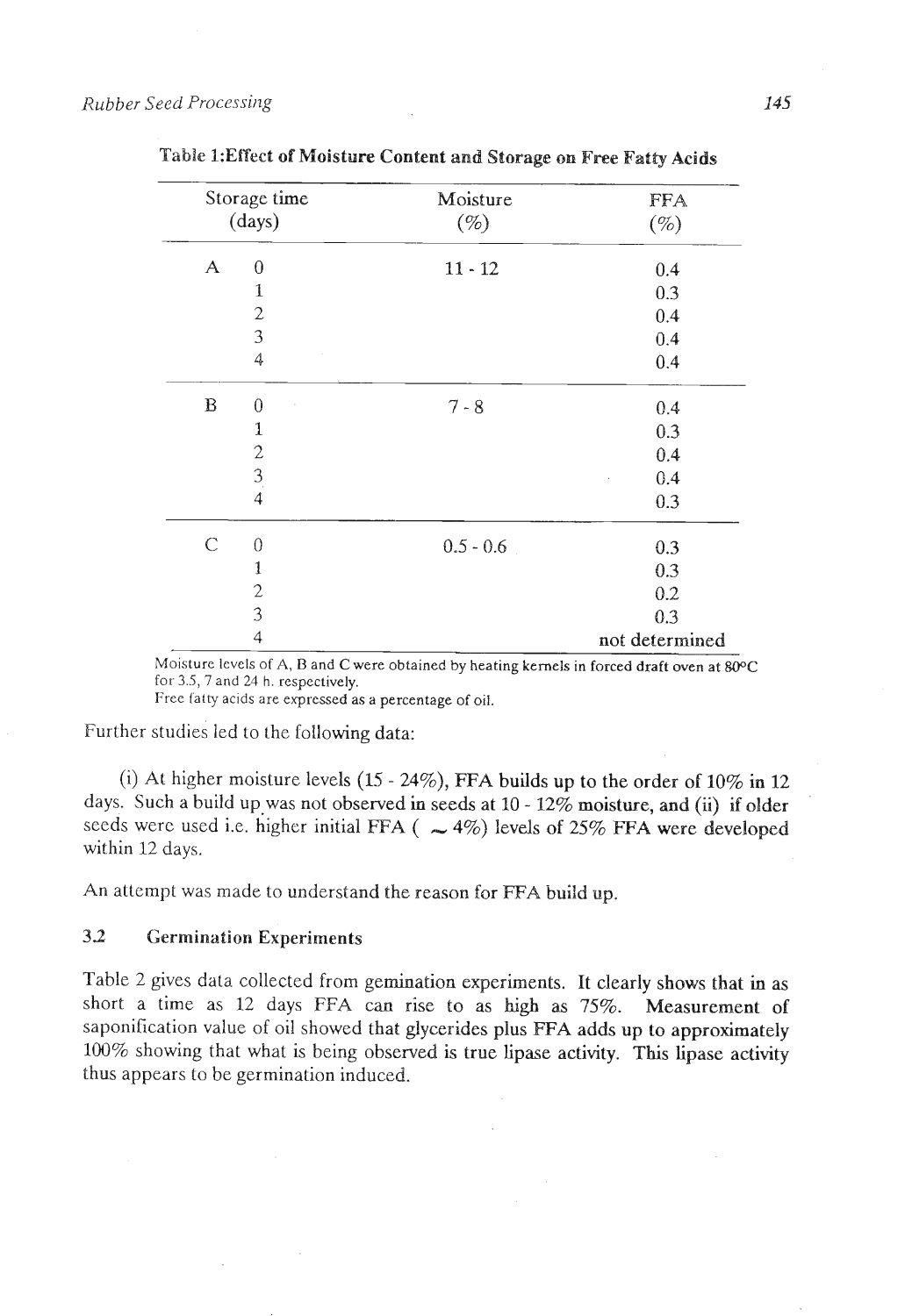| Time (days)          | FFA<br>$(\%)$ |
|----------------------|---------------|
| ċ,                   | 1.1           |
| 7                    | 9.2           |
| $12$ (rooted)        | 75.0          |
| 16 (rooted)          | 64.0          |
| 16 (shoot)           | 64.0          |
| (shoot)<br>20        | 52.0          |
| (shoot)<br>20        | 66.0          |
| (ungerminated)<br>16 | 1.8           |

**Table 2: Development of Free Fatty Acid Content During Germination of Rubber Seeds** 

Fresh rubber seeds were incubated in moistened soil.

## **33 Test for Basall Lipase Activity**

Tables **3** and 4 show that **FFA** builds up on incubation of hornogcnized extract, and that basal endogenous lipase activity is present.

The general conclusion is that provided seeds are fresh and moisture is reduced to 12%, lipase activity can be controlled.

| Table 3: Effect of Endogenous Lipases in Rubber Seed Kernel on Development of |
|-------------------------------------------------------------------------------|
| <b>Free Fatty Acid</b>                                                        |
|                                                                               |

| Time of incubation<br>(h) | <b>FFA</b><br>$(\%)$ |
|---------------------------|----------------------|
|                           |                      |
| Fresh seeds               |                      |
| 0                         | 2.3                  |
| 2                         | 3.3                  |
| 7                         | 3.6                  |
| 24                        | 8.8                  |
| 48                        | 8.0                  |
| Old seeds                 |                      |
| 0                         | 9.1                  |
| 7                         | 9.2                  |
| 24                        | 16.2                 |
| 48                        | 19.0                 |

Rubber seeds were homogenized (in 0.1M phosphate buffer pH 8.5) and incubated with sorbic acid (lg dm<sup>-3</sup>) and sodium metabisulphite (lg dm<sup>-3</sup>) under ambient conditions. FFA was measured at the time intervals indicated.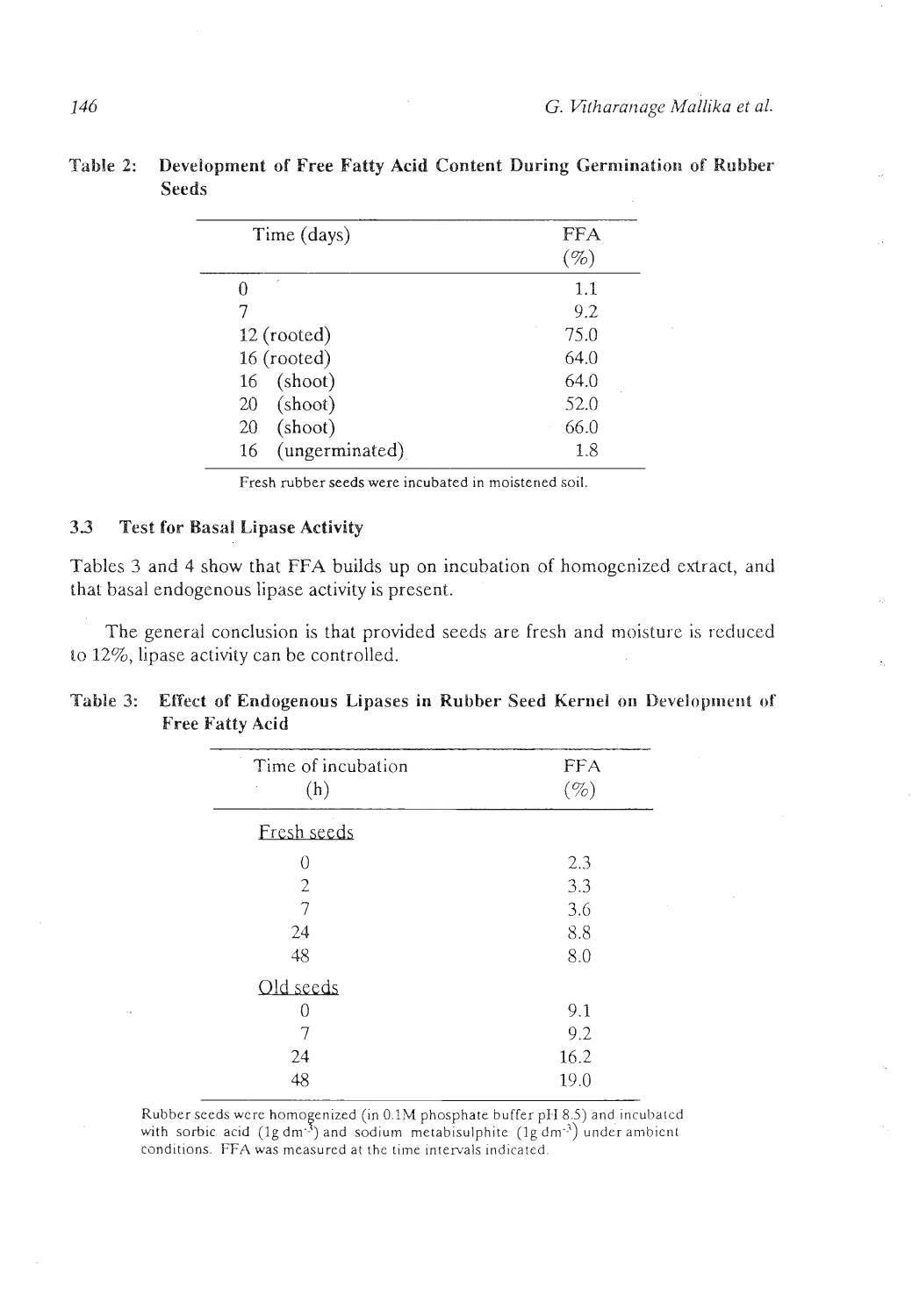| Time of incubation<br>(h) | <b>FFA</b><br>$\mathscr{C}_o$ |
|---------------------------|-------------------------------|
| ₩                         | 0.7                           |
| 2                         | 3.0                           |
|                           | 11.4                          |
| 24<br>٠                   | 14.0                          |
| 48                        | 18.6                          |

| Table 4: Effect of Endogenous Lipases in Immature Rubber Seed Kernel on |  |
|-------------------------------------------------------------------------|--|
| <b>Development of Free Fatty Acids</b>                                  |  |

Rubber seeds taken directly from fruit were homogenized and incubated with sorbic acid  $(1g dm<sup>-3</sup>)$  and sodium metabisulphite  $(1g dm<sup>-3</sup>)$  under ambient conditions. FFA was measured at the time intervals indicated.

### **3.4 Total Cyanide of Rubber Seed Kernel**

Total cyanide content of rubber seed kernel can be as high as 7500 mgkg.<sup>-1</sup> On ageing (or storage) the cyanogenic glucosides are hydrolysed and is quickly lost as HCN (Table *5).* Although utilizing the highly cyanophoric natural enzymes to relcase HCN would seem a good solution, storage or ageing will also lead to the build up of FFA. Therefore it appeared logical to initially concentrate on preventing FFA formation and pay attention to bound cyanide (the cyanogenic glucosides) at a later stage.

| Time | Total Cyanide<br>$(mg kg-1$ on dry basis) | Loss of Total Cyanide<br>$\mathscr{D}_o$ |
|------|-------------------------------------------|------------------------------------------|
|      | 7117                                      | $^{(+)}$                                 |
|      | 4849                                      | 32                                       |
|      | 4199                                      | 41                                       |
| 4    | 1175                                      | 85                                       |
|      | 268                                       | 96                                       |
|      | 239                                       | 97                                       |

**Table 5: Loss of Total Cyanide on Storage of Fresh Rubber Seeds** 

Storage was carried out by spreading evenly on paper at ambient temperature. Initial moisture content of kernels, 49.5%.

### **3.5 Effect of Drying on Total Cyanide**

The effect of drying rubber seed on total cyanide content is illustrated in Figure 1 where total cyanide levels fall to  $\sim 20\%$  the initial value on drying in a forced draft oven with an air flow rate 0.03 m3s-1 at 80oC. The figure indicates that cyanide release slows when moisture content falls below 20%. In other words enzyme activity ceases due to loss of moisture. Remoistening of dried rubber seeds results in resumption of enzyme activity (Table 6) and release of further cyanide, thus showing that at least part of the linamarase is still active.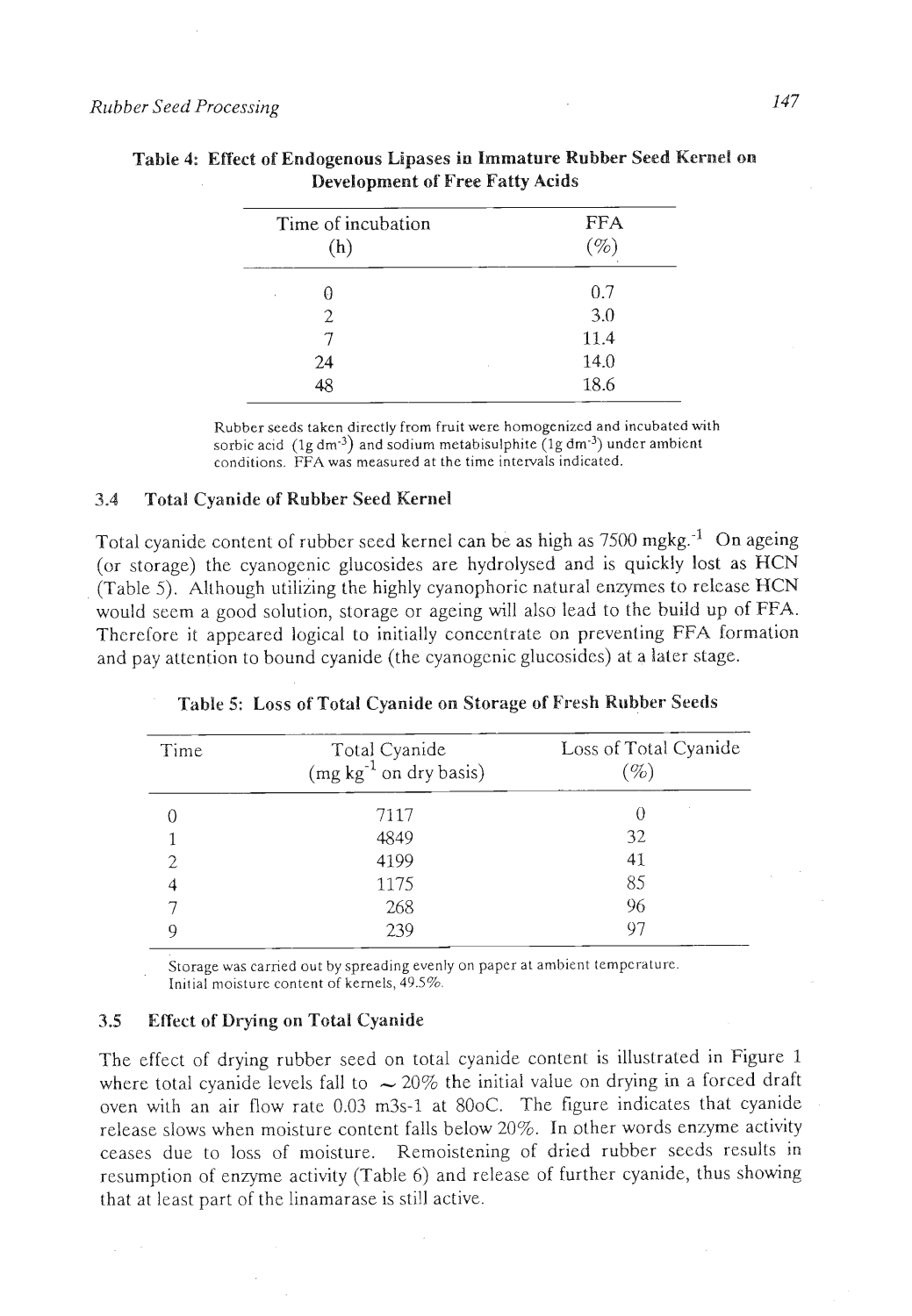

**Figure 1:** Effect of drying on moisture content, total cyanide content and kernel **temperature.**<br> $\times$   $\,$   $\Lambda$ 

 $x - \frac{1}{x} - x$  Moisture content

*C-0* Cyanide content

O- Temperature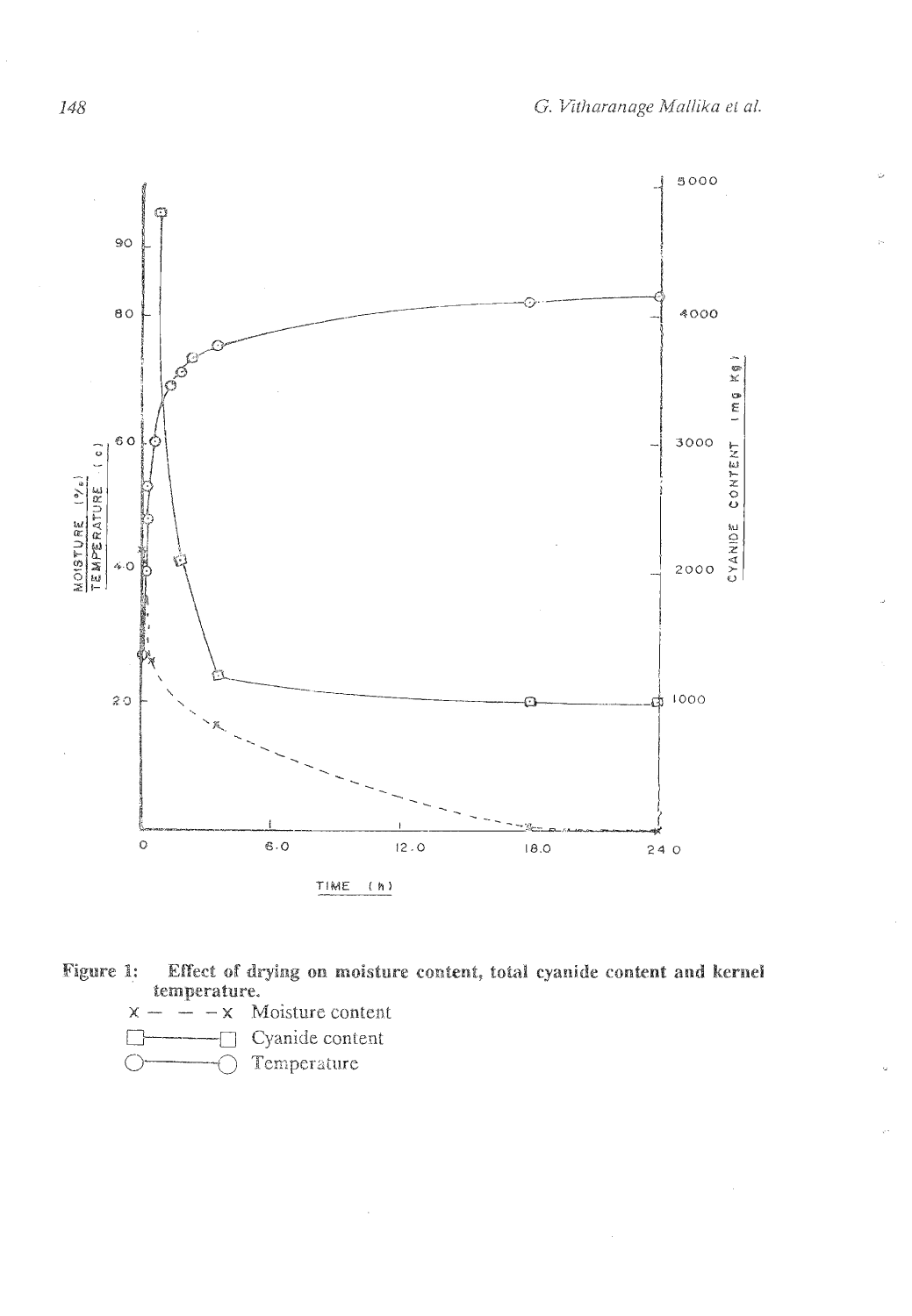| Incubation    | Total Cyanide $(mg kg-1, on dry basis)$ |             |  |
|---------------|-----------------------------------------|-------------|--|
| Period (h)    | А                                       | R           |  |
| 0             | Not determined                          | $27 - 53$   |  |
| 0.5           | $292 - 230$                             | $204 - 214$ |  |
| 1             | $215 - 279$                             | $207 - 223$ |  |
| $\mathcal{D}$ | $122 - 164$                             | $230 - 243$ |  |
| 4             | $302 - 304$                             | 195 - 336   |  |
| 6             | $120 - 208$                             | 187 - 281   |  |
| 17            | $150 - 195$                             | $206 - 216$ |  |
| 24            | $171 - 432$                             | $213 - 218$ |  |
| 48            | $302 - 304$                             | 252 - 253   |  |

Table 6: Activity of kinamarase after **Drying of** Whole **Rubber** See\$§

**A** - **Seeds were dried at** 500C **for 3** - **4 days** 

**B** - **Seeds were dried at** 750C **for E** h.

**Moisture content of dried seeds 2.5%** 

**Dried kernels homogenised in water (200 crn3) and incubated for autolysis for the**  periods indicated. Cyanide isolated indicates action of linamarase.

**Number of deteminations were hvo.** 

## **3.h** Detoxification of Rubber Seed Meal

Having expelled rubber seed oil from the decorticated seed material using a 50 ton hydraulic press (Moore - Birmingham, **UK)** the oil was not found to contain cyanide (sensitivity of test **3** mgkg"). However the meal contained total cyanide. OR moistening the meal 1:1 with water, cyanide levels fell markedly (Table 7) showing that despite an expelling temperature of 80°C, iinamarase was still active. (Table 8) follows the fatc of total cyanide (cyanogenic glucoside plus **HCN)** content of a single batch of seeds on processing.

| Time of Soaking | Total Cyanide<br>(mgkg <sup>-1</sup> on dry basis) |
|-----------------|----------------------------------------------------|
|                 | 198                                                |
|                 | 13                                                 |
|                 | 10                                                 |
| 24              | 10                                                 |

Table **7:** Detoxification of Rubber **Seed Meal** 

**Temperature of expelling oil from kernel,** 80OC: **Total cyanide determined by autolysis (24 h).** 

Treatment of the meal with exogenous linamarase<sup>4</sup> did not produce an additional quantum of CN- showing that detoxification below the limits set for animal feed has been achieved. This finding is particulariy valuable as rubber seed meal has high protein (30%) and carbohydrate (40%) content. The latter is nearly fully digestible.<sup>2</sup> As a result seed meal can be used as a component in animal feed.